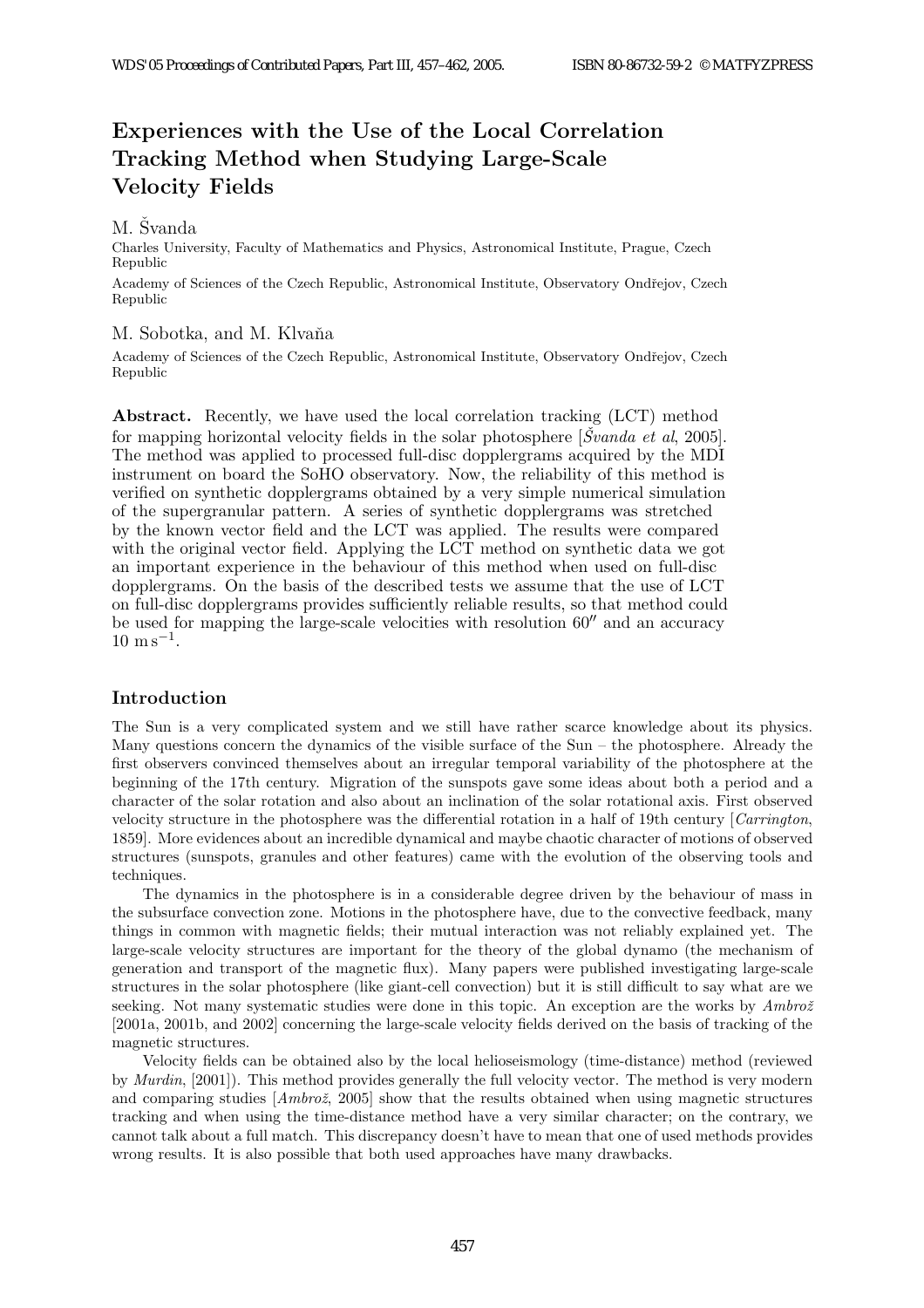SVANDA ET AL.: LARGE-SCALE PHOTOSPHERIC VELOCITY FIELDS AND THE LCT METHOD



Figure 1. Comparison of the real dopplergram (left, measured by MDI instrument on board the SoHO observatory) and the simulated one (right). Both images are visually very similar.

#### Data analysis

For the study of the large-scale velocity field we decided to use the local correlation tracking (LCT) method. The method was originally designed for removing the seeing-induced distortions in image sequences [November, 1986] and later used for the study of granular motions [November et al, 1988]. For its correct function it needs an existence of distinct structures, serving as tracers carried by the velocity field under study.

The algorithm works on the principle of the best match of two frames that record the tracked structures in two different instants. For each pixel in the first frame a small correlation window is chosen and this window is compared with the window of the same size in the second frame. A vector of displacement is then defined as a difference of coordinates of centers of both windows when the best match is found. From this displacement then velocity vector is calculated.

For the calculation we use a fast algorithm that was implemented in IDL language by *Molowny*-Horas et al [1994]. The algorithm has limitation in the range of displacements that are checked for each pixel. The quality of correspondence (in our case the sum of absolute differences of both correlation windows) is computed in nine discrete points, then the biquadratic surface is fitted through these nine points and an extremum position [Darvann, 1991] is calculated. The final velocity vector is equivalent to the position of the extremum.

In our case the traced structure is the supergranulation pattern in the full-disc dopplergrams. The supergranulation has very suitable properties for tracking (characteristic size 32 Mm, lifetime in order of 10 hours, practically horizontal internal velocity field – see e. g. Wang  $\mathcal{B}$  Zirin [1989]). Especially a high temporal stability and a good definition almost on the whole solar disc (except for the central area of the disc, where the mostly horizontal internal velocity field does not contribute to the line-of-sight velocity component) makes the supergranulation an excellent tracer. Primary dopplergrams cannot be used for tracking directly because they contain too much noise and other disturbing effects. This effects are removed by a complicated reduction routine containing the elimination of five-minute oscillation using the weighted temporal average [Hathaway, 1988] and elimination of the residual noise by a filtration in a Fourier domain [Hirzberger et al, 1997].

We got some experience with the application of the LCT method on real data  $\beta$ vanda et al. 2003,  $\textit{Svanda et al}, 2005$ . Properties and behaviour of resulting velocity field had to be taken as a fact and we had to analyze whether the results can correspond to reality. Until now we didn't have a tool for testing the behaviour of the LCT method on used data.

For this purpose we designed and realised a simple simulation with the help of which we can reproduce the supergranulation pattern in full-disc dopplergrams. The simulation is not based on physical principles taking place in the origin and evolution of supergranulation. It is based on a reproduction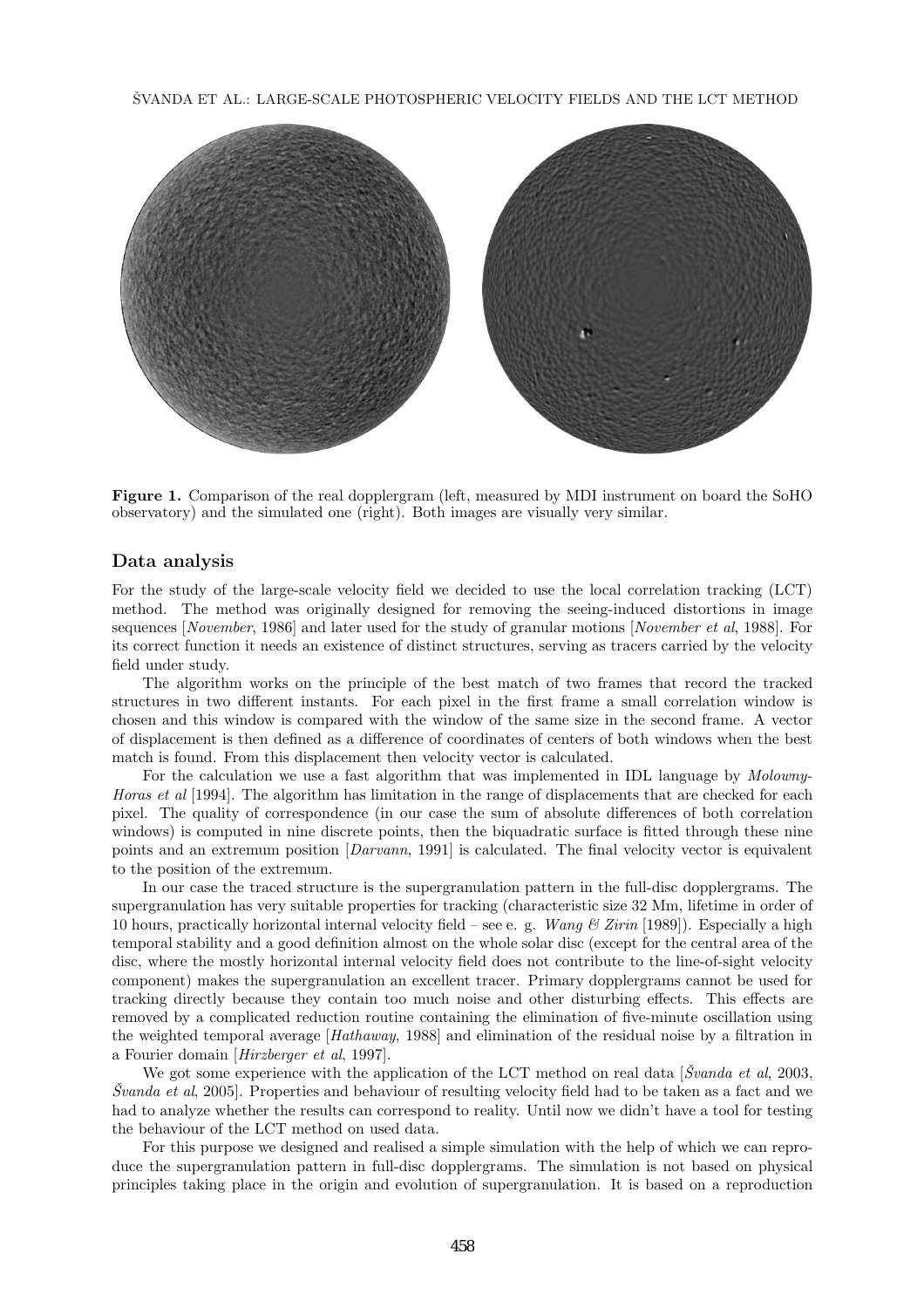

Figure 2. Comparison of the amplitude spectra of the real dopplergram (left) and the simulated one (right). For the better visibility of the spectral structures the histogram equalization was applied. 1 px = 2 318 km. When one looks apart from the thick spidery lines coming out from the bottom left corner of the spectrum of real data (caused by a unidentified instrumentation effect near the edge of the real data), both the amplitude spectra would be almost identical.

of known parametres that can describe it. Individual synthetic supergranules are characterised as centrically symmetric features described by their position, lifetime (randomly selected according to the measured distribution function of the supergranular lifetime [DeRosa et al, 2000]), maximal diameter (randomly according to its distribution function [*Wang*  $\mathcal{B}$  *Zirin*, 1989]) and characteristic values of their internal horizontal and vertical velocity components (randomly according to their distribution function  $[Hathaway et al, 2002]$ .

The most important approximation in the whole simulation is the fact that individual supergranules do not influence each other – they simply overlap. New supergranules can arise inside the triangle of neighbouring supergranules (identification of such triangles is done by the Delaunay triangulation – algorithm by Barry [1991]) only if the triangle is not fully covered and if any of the supergranules located at the vertexes of the triangle is not too young (so, in the future it could fully cover the triangle). The position of the origin of the new supergranule is the centroid of the triangle; each vertex is weighted by the size of its supergranule.

The simulation is done in the pseudocylindrical Sanson (also Sanson-Flamsteed) coordinate grid<sup>1</sup> [Calabretta and Greissen, 2002] and in each step an appropriate part of the simulated supergranular field is transformed into spherical coordinates – the output of the routine is a synthetic dopplergram of the solar hemisphere in the orthographical projection to the disc.

The input velocity field is included according to the assumption of the velocity analysis: The supergranules are carried by the velocity field of a larger scale. So, in the simulation only the position of individual supergranules is influenced, no other phenomena are taken into account.

The resulting synthetic dopplergrams are visually similar to the measured dopplergrams (Fig. 1). As the demonstration of this fact, we constructed amplitude spectra of both images (Fig. 2) whose character is also similar (this means the occurrence of structures of alike sizes). In the amplitude spectra of the measured dopplergram, a soft asymmetry between the horizontal and vertical direction is visible. It is probably caused by the fact that in general supergranules are not roundish, which is one of the assumptions of the simulation. The disagreements between both amplitude spectra are consequences of simplifications in the simulation and also due to the presence of various noisy phenomena in the real data, which of course were not simulated. The thick spidery lines coming out from the upper left edge of the spectrum of real data are cause by some unidentified instrumentation effect near the edge of the disc in the measured dopplergrams.

 $1_x = \vartheta \cos \varphi, y = \varphi$ , where  $\vartheta$  and  $\varphi$  are heliographic coordinates originating in the centre of the disc.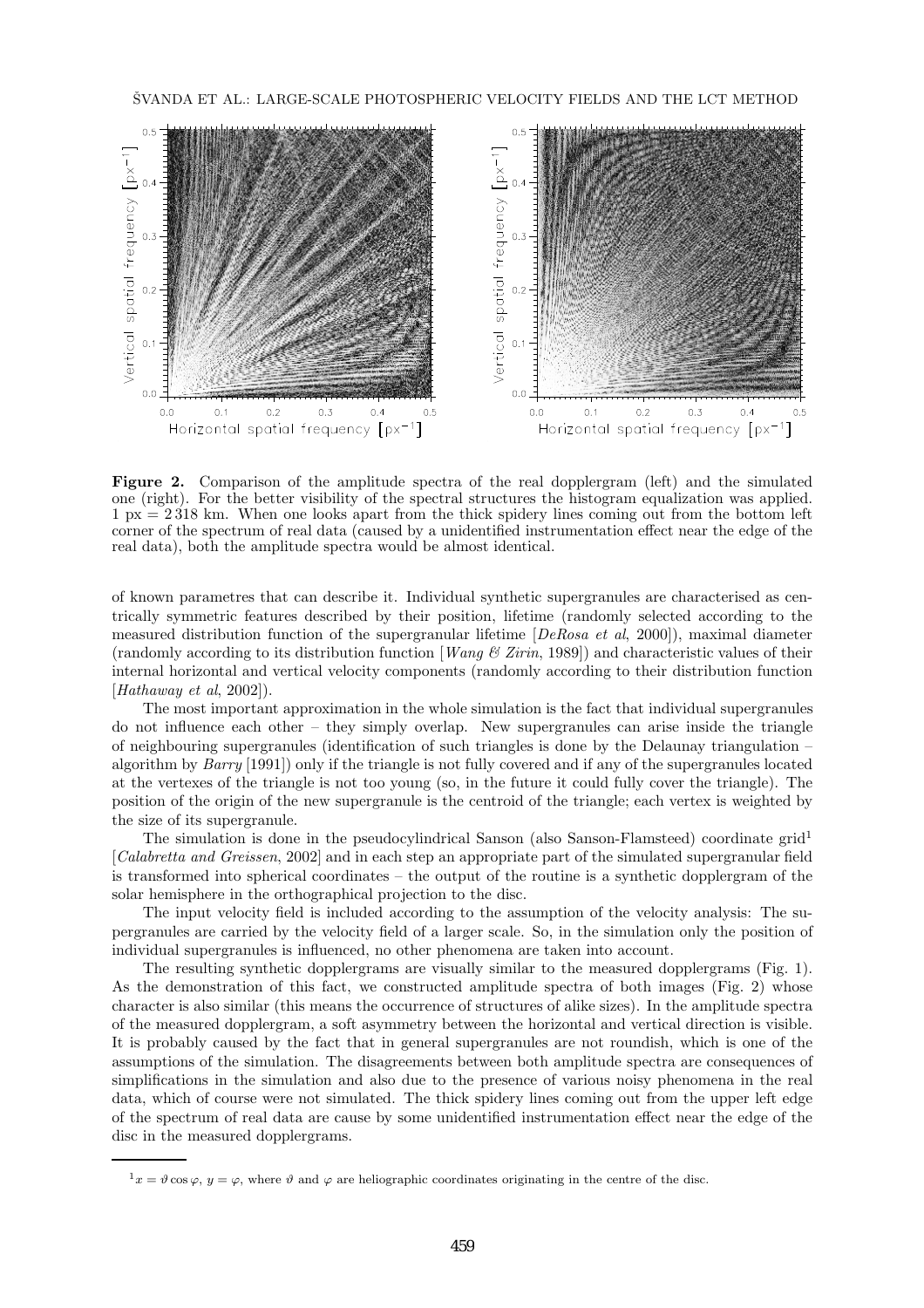

Figure 3. Results of the reproduction of simple vector fields on a regular pattern. Left – purely zonal flow, right – purely meridional flow. Plotted data correspond to slits along the central meridian. Thick line – original data, solid – velocities obtained using correlation window with FWHM 100 px  $(200'')$ , dotted – FWHM 50 px  $(100'')$ , dashed – FWHM 30 px  $(60'')$ . Arbitrary units means "pixel/lag", where lag is the time interval between two correlated frames. In our case lag was 16 (4 hours).

## Results

The ability of the LCT method for the computation of the horizontal velocity field was tested on two types of data: First on a regular texture to estimate the error of the measurement and then on the simulated supergranulation.

#### Tests on a regular texture

The regular texture was constructed on the same basis like the synthetic supergranulation. Individual cells were positioned in a regular rectangular grid and the properties of all the cells were equal. Centres of individual supergranules were shifted according to the chosen vector field. We modelled many variants of simple velocity fields (purely zonal from rigid to various differential rotations, purely meridional with various relations to the heliographic latitude, and also various combination of previously described possibilities). Examples of the test results can be seen in Fig. 3. One can clearly see that in case of simple velocity fields the model is very well reproduced.

The limitations of the method are clearly seen from the results. When using smaller correlation window the resolution of the result increases and on the other hand also the sensitivity to the numerical noise increases. This is proven especially in areas of small velocities. The value of maximal searched shift was set to 1 px, therefore the magnitudes of bigger velocities (Fig. 3 left) are badly reproduced (the algorithm extrapolates). According to the experience of other authors, it is approved that the best reliability of the LCT algorithm is for displacements below the half of the maximal shift.

The asymmetry between computed meridional flows in negative and positive latitudes is very interesting. However, it is no clear yet what can cause this effect, since both the input data and the included vector fields are symmetric with respect to the equator.

We estimated the accuracy of the calculation on the regular pattern from the difference of the calculated velocities and their model: 5 m/s.

#### Tests on a synthetic supergranulation

When running tests on synthetic supergranulation, the computation was always started from the regular grid. Properties of "supergranules" were chosen randomly according to their real distribution functions. The simulation was performed with the step of  $15$  minutes and the first  $1000$  steps were "empty" – no vector velocity field was included and no synthetic dopplergram was calculated. This starting interval was taken for the stabilisation of the supergranular pattern. In the next steps, the vector velocity field was already included (this field influenced only the positions of individual cells) and 96 synthetic dopplergrams were calculated; this corresponds to one observational day in real data. The dopplergrams are calculated with the resolution 2′′ per pixel; the real data from the MDI instrument are provided in this resolution. The series of dopplergrams was then transformed back to the equidistant pseudo-cylindrical coordinate system (Sanson projection) with the same routine that is used for the processing of the real data.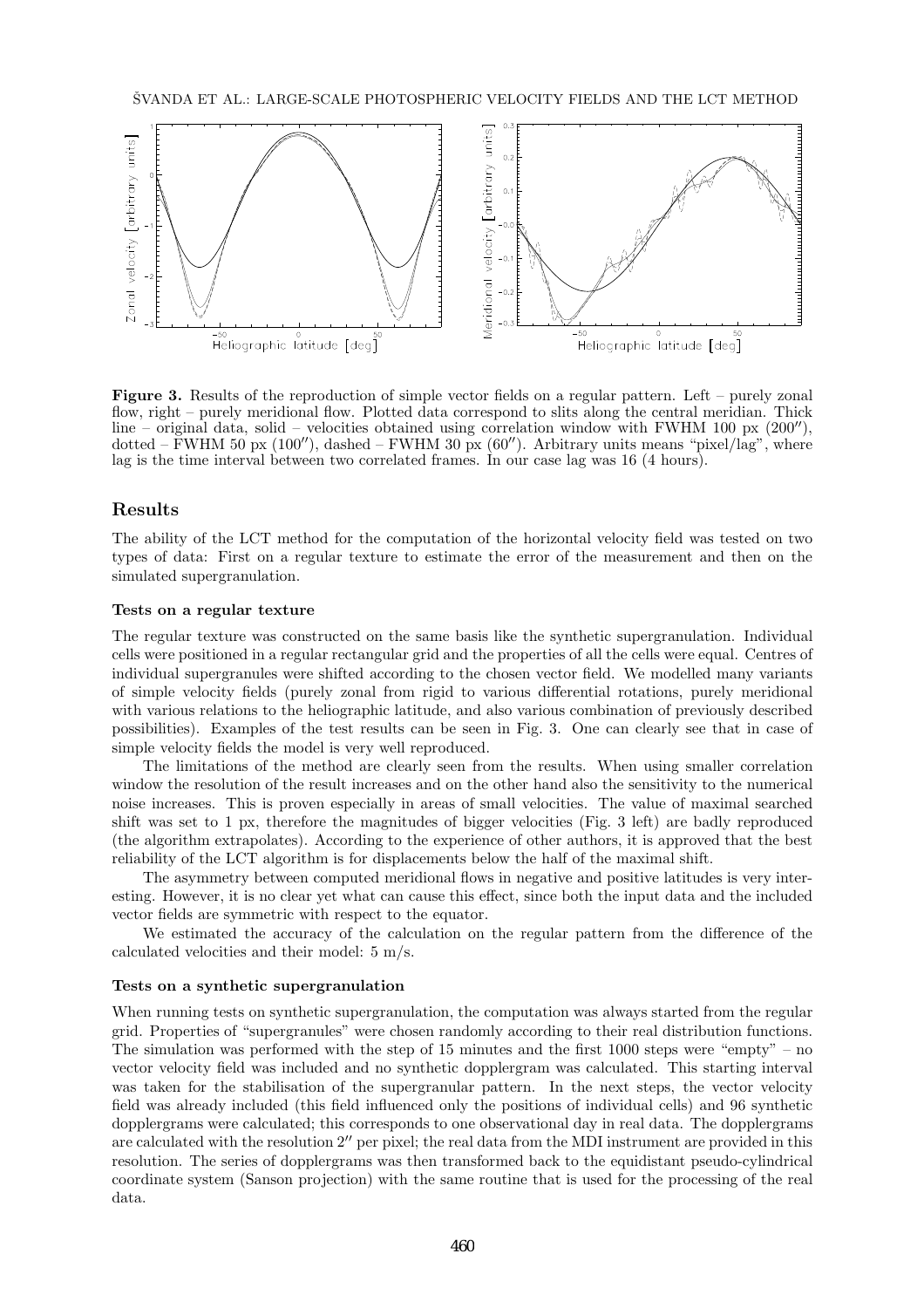SVANDA ET AL.: LARGE-SCALE PHOTOSPHERIC VELOCITY FIELDS AND THE LCT METHOD



Figure 4. Left – model vector velocity field. Right – velocity field that was computed applying the LCT method on the synthetic supergranulation pattern. The arrow lengths have the same scale.



Figure 5. Left – ratio of the magnitudes of the calculated velocity vectors and the corresponding model. Right – differences in directions of corresponding vectors in degrees.

Then, the LCT method was applied on calculated data with the correlation window of 30 pixels FWHM. The lag between a pair of correlated images corresponded to 4 hours in real data. Except for the FWHM of the correlation window, the routine parametres were equal to those used earlier  $[\mathcal{S}v]$ et al, 2005]. From the test it becomes clear that a different quantity of the match has to be used – the sum of absolute differences of both correlation windows instead of the sum of squared differences.

Comparing the appearance of the calculated displacement maps with the model (Fig. 4), we can qualify how much is the LCT method successfull with its reproduction. This conclusion can be exactly quantified (Fig. 5); two important quantities characterising the relation between calculated and the model velocity field can be chosen: The ratio of the magnitudes of the corresponding vectors and the difference of their directions. It can be clearly seen from Fig. 5 that significant differences in direction as well as in magnitude can be found only in areas with small velocities (cf. Fig. 4). In these areas, this result can be expected because the signal-to-numerical-noise ratio is very low there – the magnitudes of velocities are